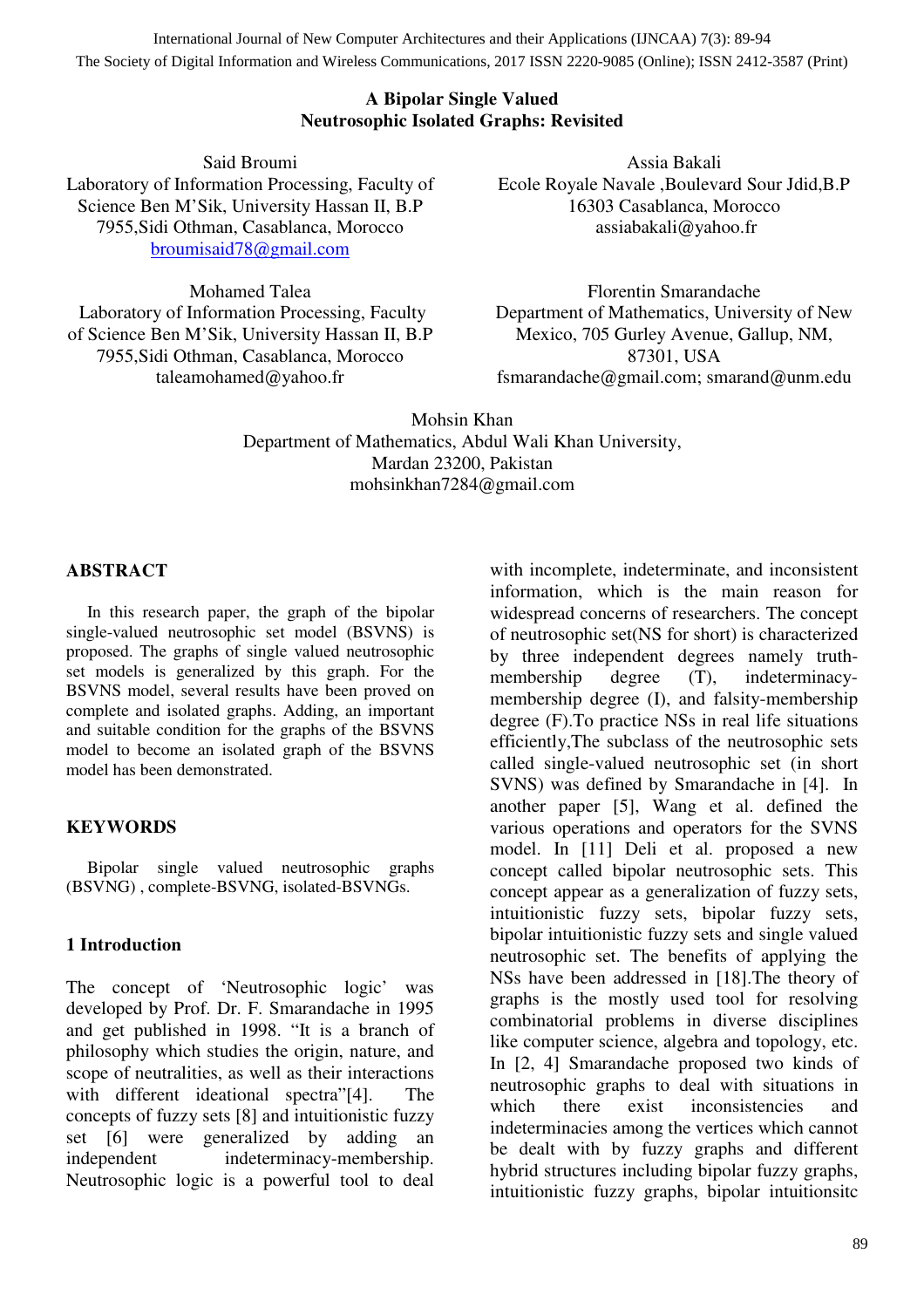The Society of Digital Information and Wireless Communications, 2017 ISSN 2220-9085 (Online); ISSN 2412-3587 (Print)

fuzzy graphs [1,7,9, 10], The first kind is based on literal indeterminacy (I) component, the second kind of neutrosophic graphs is based on numerical truth-values (T, I, F), Recently, a hybrid study by combining SVNS and classical graph theory was carried out and that concept is called Single valued neutrosophic graph (SVNG) was presented by Broumi et al [12, 13, 14, 17, 20, 22].In addition, the concept of bipolar neutrosophic set was combined with graph theory and new graph model was presented. This concept is called bipolar single valued neutrosophic graph (BSVNGs). In [15,16] Broumi et al. proposed the concept of bipolar single valued neutrosophic graph as a generalized the concept of fuzzy graph, intuitionistic fuzzy graph, bipolar fuzzy graph and single valued neutrosophic graph.

The objective of this article is to demonstrate the essential and satisfactory condition of BSVNGs to be an isolated-BSVNG.

## **2.Background of research**

Some of the important background knowledge in this paper is presented in this section. These results can be found in [4, 5, 12,13,15, 21].

**Definition 2.1 [4]** Le  $\zeta$  be a universal set. The neutrosophic set A on the universal set ζ categorized into three membership functions called the true membership function  $T_A(x)$ , indeterminate membership function $I_A(x)$  and false membership function  $F_a(x)$  contained in real standard or non-standard subset of  $]$ <sup>1</sup> $[$ respectively and satisfy the following condition

 $\overline{0}$  sup  $\overline{T}_{A}(x)$  + sup  $\overline{I}_{A}(x)$  + sup  $\overline{F}_{A}(x) \leq 3^{+}$ (1)

**Definition 2.2** [5] Let  $\zeta$  be a universal set. The single valued neutrosophic sets (SVNs) A on the universal  $\zeta$  is denoted as following

$$
A = \{ < x: T_A(x), I_A(x), F_A(x) > x \in \zeta \} \tag{2}
$$

The functions  $T_A(x) \in [0, 1]$ ,  $I_A(x) \in [0, 1]$  and  $\mathbf{F}_A(x) \in [0, 1]$  are called " degree of truth, indeterminacy and falsity membership of x in A", satisfy *the* following condition:

 $0 \leq T_A(x) + I_A(x) + F_A(x) \leq 3$  (3)

**Definition 2.3 [12]** A SVNG of  $G^* = (V, E)$  is a graph  $G = (A, B)$  where

a. The following memberships:  $T_A : V \rightarrow [0, 1]$ ,  $I_A: V \rightarrow [0, 1]$  and  $F_A: V \rightarrow [0, 1]$  represent the truth, indeterminate and false membership degrees of  $x \in V$  respectively and

$$
0 \le T_A(w) + I_A(w) + F_A(w) \le 3 \tag{4}
$$
  
V w  $\in$  V

b. The following memberships:  $T_B$ : E  $\rightarrow$  [0,1],  $I_B: E \rightarrow [0, 1]$  and  $\mathbf{F}_B: E \rightarrow [0, 1]$ are defined by  $T_B(v, w) \le \min [\ T_A(v), T_A(w)]$  (5)

 $I_R(v, w) \geq \max [ I_A(v), I_A(w) ]$  and (6)

 $F_R(v, w) \ge \max [\mathbf{F}_A(v), \mathbf{F}_A(w)]$  (7)

Represent the true, indeterminate and false membership degrees of the arc  $(v, w) \in (V \times V)$ , where

 $0 \leq T_B(v, w) + I_B(v, w) + F_B(v, w) \leq 3$  (8)  $\forall$   $(v, w) \in E$ 



Fig.1.SVN-graph

**Definition 2.4 [12].** A SVNG  $G = (A, B)$  is named a complete-SVNG if

 $T_{\mathbf{B}}(v, w) = min[T_{\mathbf{A}}(v), T_{\mathbf{A}}(w)]$  (9)

$$
\mathbf{I}_{\mathbf{B}}(v, w) = \max[\mathbf{I}_{\mathbf{A}}(v), \mathbf{I}_{\mathbf{A}}(w)] \quad (10)
$$

$$
\mathbf{F}_{\mathbf{B}}\left(v, w\right) = \max\left[\mathbf{F}_{\mathbf{A}}\left(v\right), \mathbf{F}_{\mathbf{A}}\left(w\right)\right] \quad (11)
$$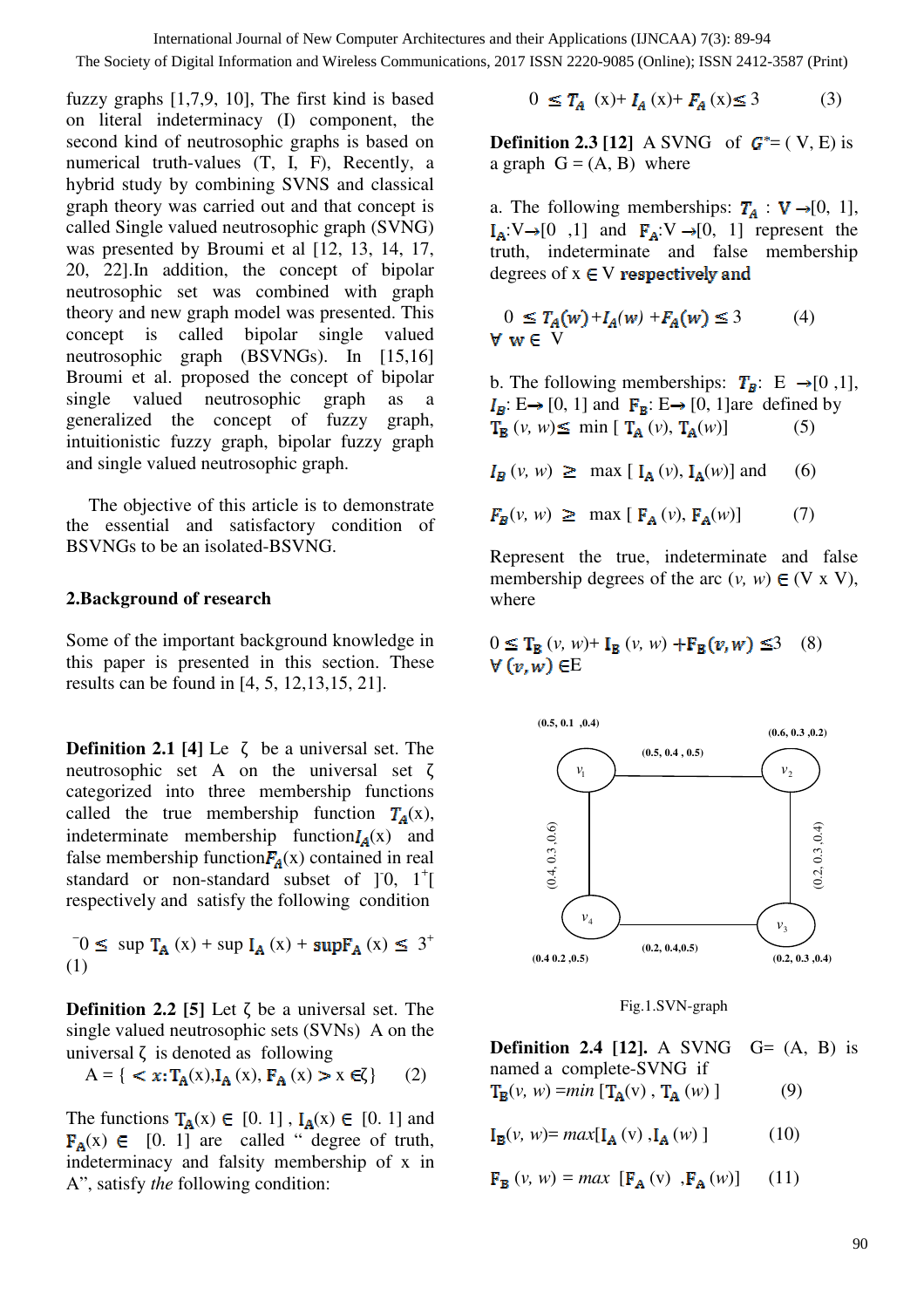$V$ *v, w*  $\in$  V

*Definition 2.5*[12]. Let  $G = (A, B)$  be SVNG. Hence, the complement of SVNG G on  $G^*$  is a SVNG  $\bar{G}$ on  $G^*$  where

a.  $\overline{A} = A$ b.  $\overline{T}_A(w) = T_A(w)$ ,  $\overline{I}_A(w) = I_A(w)$ ,  $\overline{F}_A(w) = F_A(w)$ <br> **v**  $w \in V$  (13)  $w \in V$  (13)

c.  $\overline{T_B}$  (*v, w*) = min  $[T_A(v), T_A(w)] - T_B(v, w)$  (14)  $(v, w) = \max [I_A(v), I_A(w)] - I_B(v, w)$  (15)

 $\overline{\mathrm{F}_{B}}(v, w) = \max [ F_{A}(v), F_{A}(w) ] - F_{B}(v, w),$  $\forall$   $(v, w) \in E$ .

**Definition 2.6 [15].**A BSVNG *G=* ( A, B)of  $= (V, E)$  is a partner such that  $A = (T_A^P, I_A^P, F_A^P, T_A^N)$  $_{\mathsf{A},\mathsf{I}_{\mathsf{A}}^{\mathsf{N}},\mathsf{F}_{\mathsf{A}}^{\mathsf{N}}}$ ) is a BSVNS in V and B=  $(\mathsf{T}_{\mathsf{B}}^{\mathsf{P}},\mathsf{I}_{\mathsf{B}}^{\mathsf{P}},\mathsf{F}_{\mathsf{B}}^{\mathsf{P}},\mathsf{T}_{\mathsf{B}}^{\mathsf{N}})$  $,I_{\mathbf{R}}^{N}, F_{\mathbf{R}}^{N}$ ) is a BSVNS in **E** such that

- (i)  $T^{\mathbf{p}}_{\mathbf{B}}(v, w) \leq \min (T^{\mathbf{p}}_{\mathbf{A}}(v), T^{\mathbf{p}}_{\mathbf{A}}(w))$  and  $(v, w) \ge max(\mathbf{T_A^N}(v), \mathbf{T_A^N}(w))$  $(17)$  $(ii) \overline{I_{B}^{p}(v,w)} \ge max(\overline{I_{A}^{p}(v)}, I_{A}^{p}(w))$  and
- $I_{\mathbf{B}}^{\mathbf{N}}(v, w) \leq \min(I_{\mathbf{A}}^{\mathbf{N}}(v), I_{\mathbf{A}}^{\mathbf{N}}(w))$ (18)
- (iii)  $\mathbf{F}_{\mathbf{B}}^{\mathbf{P}}(v, w) \ge \max(\mathbf{F}_{\mathbf{A}}^{\mathbf{P}}(v), \mathbf{F}_{\mathbf{A}}^{\mathbf{P}}(w))$ and  $\mathbf{F}_{\mathbf{B}}^{\mathbf{N}}(v, w) \leq \min(\mathbf{F}_{\mathbf{A}}^{\mathbf{N}}(v), \mathbf{F}_{\mathbf{A}}^{\mathbf{N}}(w))$ ,  $\forall$ (v, w)  $\in$  E (19)



**Fig.2** BSVNG

|                 | The values of vertex                |
|-----------------|-------------------------------------|
|                 |                                     |
| ν,              | $(0.2, 0.2, 0.4, -0.4, -0.1, -0.4)$ |
| $v_{2}$         | $(0.1, 0.3, 0.5, -0.6, -0.2, -0.3)$ |
| $\nu_{3}$       | $(0.2, 0.3, 0.5, -0.3, -0.2, -0.1)$ |
| $\mathcal{V}_A$ | $(0.3, 0.2, 0.4, -0.2, -0.3, -0.5)$ |

Table1. The values of vertex of BSVNG

| The values of edge<br>$(0.1, 0.3, 0.6, -0.2, -0.3, -0.1)$<br>$v_{12}$<br>$(0.1, 0.3, 0.6, -0.1, -0.6, -0.7)$<br>$v_{23}$<br>$(0.1, 0.5, 0.6, -0.1, -0.6, -0.5)$<br>$v_{34}$<br>$(0.2, 0.3, 0.5, -0.2, -0.3, -0.5)$<br>$V_{14}$ |  |
|--------------------------------------------------------------------------------------------------------------------------------------------------------------------------------------------------------------------------------|--|
|                                                                                                                                                                                                                                |  |
|                                                                                                                                                                                                                                |  |
|                                                                                                                                                                                                                                |  |
|                                                                                                                                                                                                                                |  |
|                                                                                                                                                                                                                                |  |
|                                                                                                                                                                                                                                |  |

Table2. The values of edge of BSVNG

**Definition 2.7 [15].**The complement of BSVNG  $\mathbf{G} = (A, B)$  of  $\mathbf{G}^* = (V, E)$  is a BSVNG  $\bar{\mathbf{G}} = (\bar{A}, \bar{B})$  $\overline{B}$ ) of  $G^* = (V, E)$  such that

(i) 
$$
\bar{A} = A = (T_A^P, I_A^P, F_A^P, T_A^N, I_A^N, F_A^N)
$$
 and  
\n(ii)  $\bar{B} = (T_B^P, I_B^P, F_B^P, T_B^N, I_B^N, F_B^N)$  on  $E = V \times V$  is  
\ndefined as  
\n $T_B^P(v, w) = min (T_A^P(v), T_A^P(w)) - T_B^P(v, w)$   
\n $T_B^N(v, w) = max(T_A^N(v), T_A^N(w)) - T_B^N(v, w)$  (20)  
\n $I_B^P(v, w) = max(I_A^P(v), I_A^P(w)) - I_{B(v, w)}^P(v, w)$   
\n $I_{\bar{B}}^N(v, w) = min (I_A^N(v), I_A^N(w)) - I_{B(v, w)}^P(v, w)$   
\n $I_{\bar{B}}^N(v, w) = max (F_A^P(v), F_A^P(w)) - F_B^P(v, w)$   
\n $F_{\bar{B}}^N(v, w) min(F_A^N(v), (w)) - F_B^N(v, w),$  (22)  
\n $V(v, w) \in E$ 

**Definition 2.8 [15].** A BSVNG *G*= (*A*, *B*) is called a complete-BSVNG if  $(v, w) = \min (T_A^{\mathbf{F}}(v), T_A^{\mathbf{F}}(w)),$  (23)  $(v, w) = max(T_A^N(v), T_A^N(w)),$  (24)  $= max \left( I_A^{\mathbf{F}}(v), I_A^{\mathbf{F}}(w) \right), \quad (25)$  $(v, w) = min \left( \frac{\Gamma_N^N}{\Gamma_A^N}(v), \frac{\Gamma_N^N}{\Gamma_A^N}(w) \right)$  (26)  $(v, w) = max(\mathbf{F}_A^{\mathbf{F}}(v), \mathbf{F}_A^{\mathbf{F}}(w)),$  (27)  $(v, w) = min \left( \mathbf{F_A^N}(v), \mathbf{F_A^N}(w) \right)$  (28)  $\forall v, w \in V$ 

**Definition 2.9[7].**The complement of BIFG **G**=  $(A,\,B)$  of  $G^*$  =(  $A,\,B)$  is a BIFG  $\bar{G}=(\bar{A}$  ,  $\bar{B})$  of  $\overline{A} = (V, V \times V)$  where  $\overline{A} = A = (T_A^P, F_A^P, T_A^N, F_A^N)$ and  $\overline{B} = (\mathbf{T}_{B}^{P}, \mathbf{F}_{B}^{P}, \mathbf{T}_{B}^{N}, \mathbf{F}_{B}^{N})$  are defined as

 $\overline{T}_{B}^{P}(v, w) = min\left(\overline{T}_{A}^{P}(v), \overline{T}_{A}^{P}(w)\right)$  -  $\overline{T}_{B}^{P}(v, w)$  (29)  $\overline{\mathbf{F}}_{\mathbf{B}}^{\mathbf{p}}(v, w) = \max\left(\mathbf{F}_{\mathbf{A}}^{\mathbf{p}}(v), \mathbf{F}_{\mathbf{A}}^{\mathbf{p}}(w)\right)$  -  $\mathbf{F}_{\mathbf{B}}^{\mathbf{p}}(v, w)$  (30)  $\overline{T}_{B}^{N}(v, w) = max(\Gamma_{A}^{N}(v), T_{A}^{N}(w)) - T_{B}^{N}(v, w)$  (31)  $\overline{\mathbf{F}}_{\mathbf{B}}^{N}(v, w)$  min $(\mathbf{F}_{\mathbf{A}}^{N}(v), (w))$  -  $\mathbf{F}_{\mathbf{B}}^{N}(v, w)$   $\forall v$ ,  $w \in V$ ,  $vw \in V^2$  (32)

**Theorem 2.10[13]**Let  $G = (A,B)$  be a SVNG, then the SVNG is called an isolated-SVNG if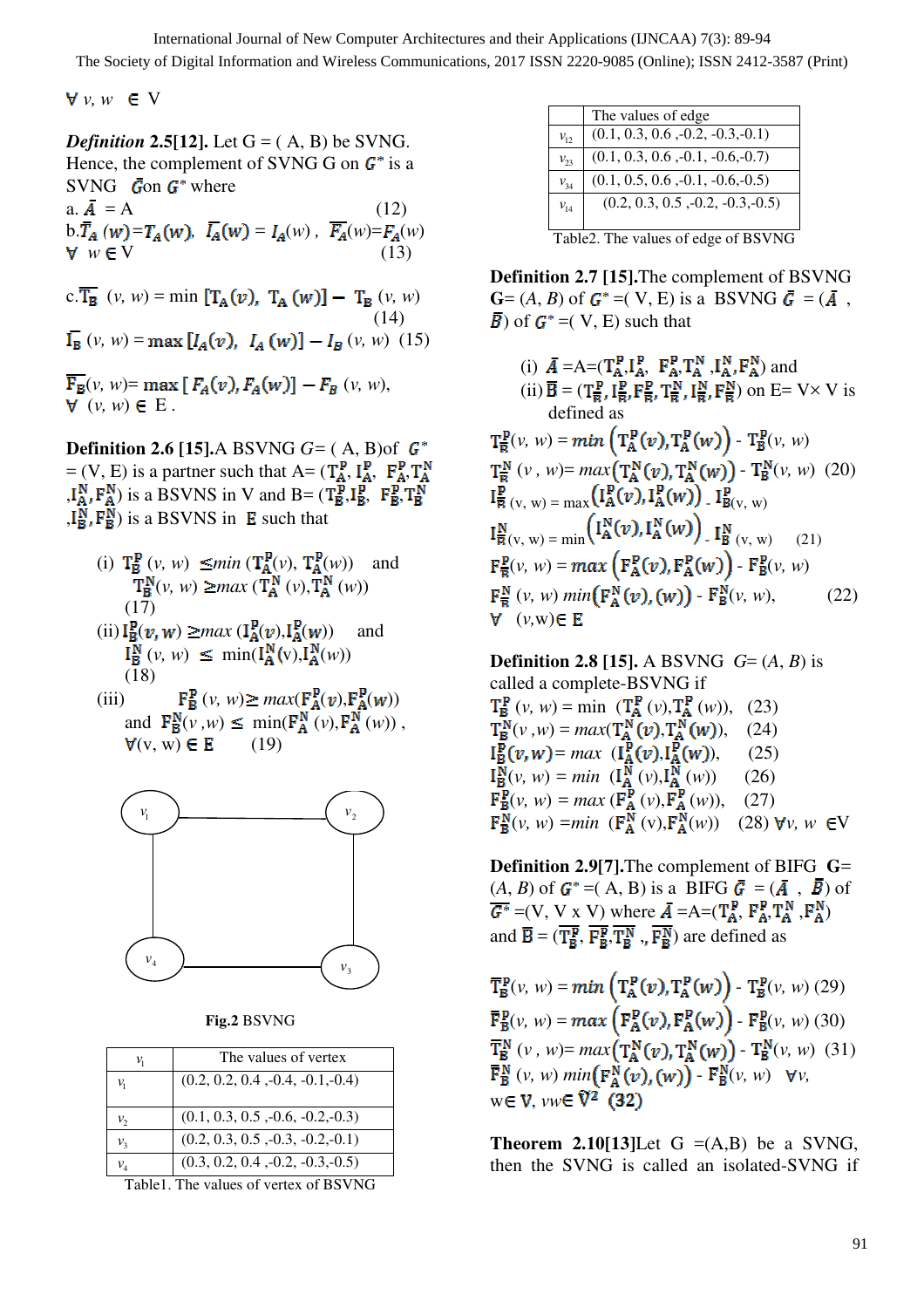and only if the complement of G is a complete-SVNG.

**Theorem 2.11[21]**Let  $G = (A,B)$  be a FG, then the FG is called an isolated-FG if and only if the complement of G is a complete- FG

## **3. MAIN RESULTS**

**Theorem 3.1:** A BSVNG  $=(A,B)$  is an isolated-BSVNG iff the complement of BSVNG is a complete- BSVNG.

**Proof:** Let  $G = (A, B)$  be a complete- BSVNG.

Therefore  $T_R^P(v, w) = min (T_A^P(v), T_A^P(w)),$  $T_{\mathbf{R}}^{\mathbf{n}}(v, w) = max(\mathbf{T}_{\mathbf{A}}^{\mathbf{n}}(v), \mathbf{T}_{\mathbf{A}}^{\mathbf{n}}(w)),$  $I_{\mathbf{p}}^{\mathbf{p}}(v, w) = max \left( I_{\mathbf{p}}^{\mathbf{p}}(v), I_{\mathbf{p}}^{\mathbf{p}}(w) \right),$  $I_{\mathcal{B}}^{n}(v, w) = min \left( I_{\mathcal{A}}^{n}(v), I_{\mathcal{A}}^{n}(w) \right),$  $\mathbf{F}_{\mathbf{B}}^{\mathbf{P}}(\nu, w) = max(\mathbf{F}_{\mathbf{A}}^{\mathbf{P}}(\nu), \mathbf{F}_{\mathbf{A}}^{\mathbf{P}}(\mathbf{w})),$  $\mathbf{F}_{\mathbf{B}}^n(v, w) = min(\mathbf{F}_{\mathbf{A}}^n(v), \mathbf{F}_{\mathbf{A}}^n(w)), \forall v, w \in V.$ 

Hence in  $\overline{G}$ .

$$
\begin{aligned} \bar{T}_B^P \ (\nu, \ w) &= \min(T_A^P(v), T_A^P(w)) - T_B^P \ (\nu, \ w) \\ &= \min(T_A^P(v), T_A^P(w)) - \min(T_A^P(v), T_A^P(w)) \\ &= 0 \end{aligned}
$$

and

$$
\bar{I}_B^P(\mathbf{v}, \mathbf{w}) = \max \left( I_A^P(\mathbf{v}), I_A^P(\mathbf{w}) \right) - I_B^P(\mathbf{v}, \mathbf{w})
$$

$$
= \max \left( I_A^P(\mathbf{v}), I_A^P(\mathbf{w}) \right) - \max \left( I_A^P(\mathbf{v}), I_A^P(\mathbf{w}) \right)
$$

$$
= 0
$$

In addition

$$
\begin{aligned} \bar{F}_B^P(v, w) &= \max \big( F_A^P(v), F_A^P(w) \big) - F_B^P(v, w) \\ &= \max \big( F_A^P(v), F_A^P(w) \big) - \max \big( F_A^P(v), F_A^P(w) \big) \\ &= 0 \end{aligned}
$$

We have for the negative membership edges

$$
\begin{aligned} \bar{T}_B^N(v, w) &= \max\big(\mathrm{T}_A^N(v), \mathrm{T}_A^N(w)\big) - T_B^N(v, w) \\ &= \max\big(\mathrm{T}_A^N(v), \mathrm{T}_A^N(w)\big) - \max\big(\mathrm{T}_A^N(v), \mathrm{T}_A^N(w)\big) \end{aligned}
$$

 $= 0$  and  $\bar{I}_{R}^{N}(v, w) = min(I_{A}^{N}(v), I_{A}^{N}(w)) - I_{R}^{N}(v, w)$  $= min \left(I_A^N(v), I_A^N(w)\right) - min \left(I_A^N(v), I_A^N(w)\right)$  $= 0$ 

In addition

$$
\begin{aligned} \bar{F}_B^N \, (v, \, w) &= \min(F_A^N(v), F_A^N(w)) - F_B^N \, (v, \, w) \\ &= \min(F_A^N(v), F_A^N(w)) - \min\left(F_A^N(v), F_A^N(w)\right) \\ &= 0 \end{aligned}
$$

So  $(\overline{T}_B^P(v, w), \overline{I}_B^P(v, w), \overline{F}_B^P(v, w), \overline{T}_B^N(v, w)$ ,  $(v, w), \overline{F_R^N}(v, w)$  ) = (0, 0, 0, 0, 0)

Hence  $G = (A, B)$  is an isolated-BSVNGs

**Proposition 3.2:** The notion of isolated-BSVNGs generalized the notion of isolated fuzzy graphs.

**Proof:** If the value of  $I_A^P(w) = F_A^P(w) = T_A^P(w) =$  $I_A^{\mathbf{n}}(w) = F_A^{\mathbf{n}}(w) = 0$ , then the notion of isolated-BSVNGs is reduced to isolated fuzzy graphs.

**Proposition 3.3:** The notion of isolated-BSVNGs generalized the notion of isolated-SVNGs.

**Proof:** If the value of  $\overline{\Gamma_{A}^{n}(w)} = I_{A}^{n}(w) = \overline{F_{A}^{n}(w)}$ 0, then the concept of isolated-BSVNGs is reduced to isolated-SVNGs.

**Proposition 3.4:** The notion of isolated-BSVNGs generalized the notion of isolatedbipolar intuitionistic fuzzy graph.

**Proof:** If the value of  $I_A^p(w) = I_A^n(w)$ , then the concept of isolated-BSVNGs is reduced to isolated-bipolar intutuitionistic fuzzy graphs

## **IV.COMPARTIVE STUDY**

In this section, we present a table showing that the bipolar single valued neutrosophic graph generalized the concept of the crisp graph, fuzzy graph [9], intuitionistic fuzzy graph[1], bipolar fuzzy graph[10], bipolar intuitionistic fuzzy graph[7] and single valued neutrosophic graph[12].

For convenience we denote F-graph : Fuzzy graphs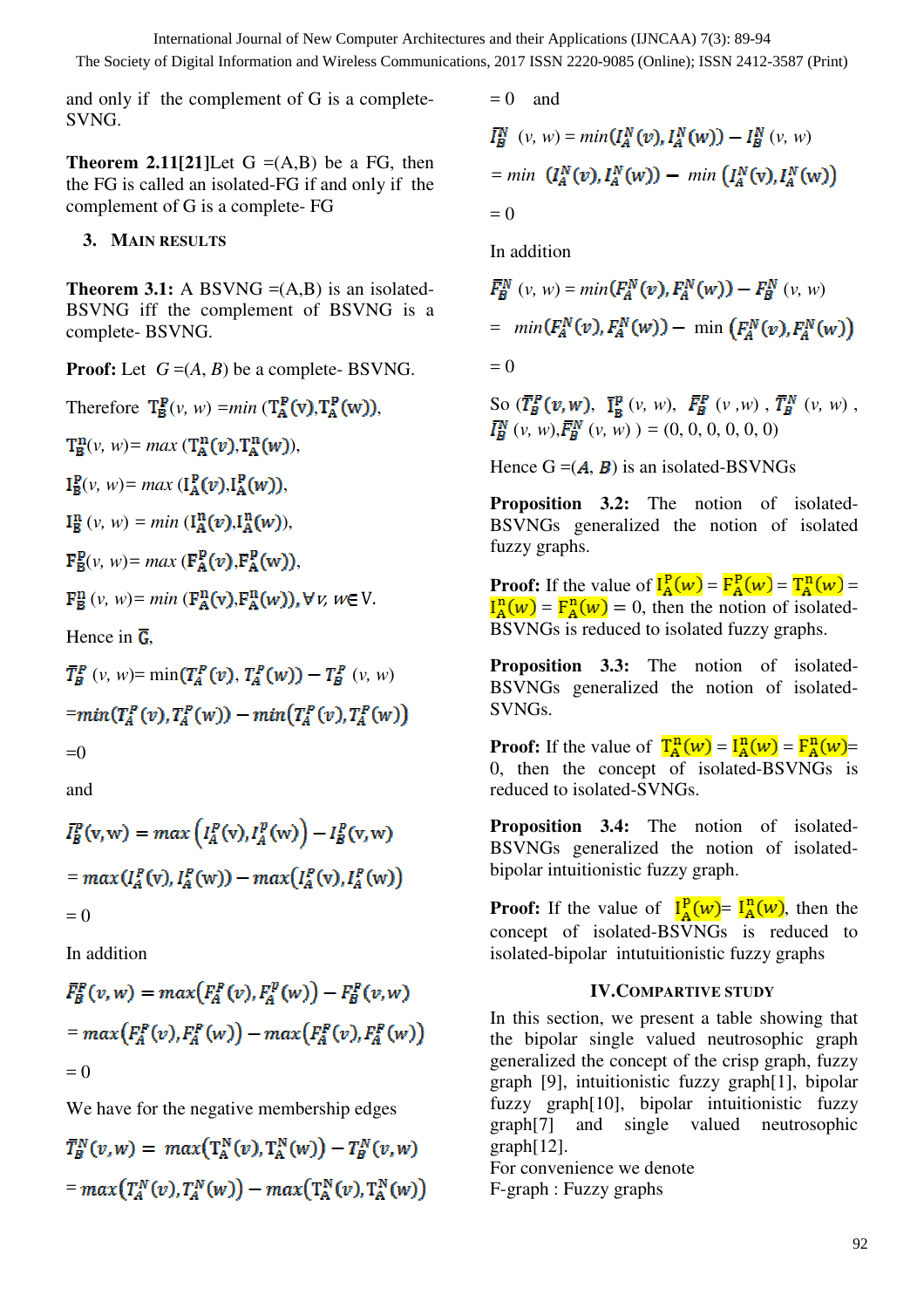IF-graph: Intuitionistic fuzzy graph BF-graph: Bipolar fuzzy graph BIF-graph: Bipolar intutionistic fuzzy graph SVN-graph: Single valued neutrosophic graph BSVN-graph: Bipolar single valued neutrosophic graph

| Type             | The membership values of vertex/edge |            |            |               |                |                                                                                      |  |  |
|------------------|--------------------------------------|------------|------------|---------------|----------------|--------------------------------------------------------------------------------------|--|--|
| of<br>graphs     | $T^{\rm p}_{\rm A}(w)$               |            |            |               |                | $I_A^{\rm p}(w)$ $F_A^{\rm p}(w)$ $T_A^{\rm n}(w)$ $I_A^{\rm n}(w)$ $F_A^{\rm n}(w)$ |  |  |
| crisp<br>graph   | $1$ or $0$                           | $\Omega$   | $\Omega$   | $\theta$      | $\theta$       | $\theta$                                                                             |  |  |
| FG               | e<br>$[0,1]$                         | $\Omega$   | $\Omega$   | 0             | 0              | 0                                                                                    |  |  |
| <b>IFG</b>       | C<br>[0,1]                           | $\theta$   | С<br>[0,1] | $\theta$      | $\theta$       | $\Omega$                                                                             |  |  |
| <b>SVNG</b>      | C<br>$[0,1]$                         | c<br>[0,1] | e<br>[0,1] | $\theta$      | $\theta$       | 0                                                                                    |  |  |
| <b>BFG</b>       | C<br>[0,1]                           | $\theta$   | 0          | С<br>$[-1,0]$ | $\overline{0}$ | $\theta$                                                                             |  |  |
| <b>BIFG</b>      | Ē<br>[0,1]                           | $\theta$   | c<br>[0,1] | C<br>$[-1,0]$ | $\overline{0}$ | С<br>$[-1,0]$                                                                        |  |  |
| <b>BSVN</b><br>G | C<br>[0,1]                           | С<br>[0,1] | C<br>[0,1] | c<br>$[-1,0]$ | C<br>$[-1,0]$  | c<br>$[-1,0]$                                                                        |  |  |

Table3. Different types of graphs

Neutrosophic graph is the generalization of crisp graph, fuzzy graph, intuitionistic fuzzy graph, bipolar fuzzy graph, bi-polar intuitionistic fuzzy graph and single-valued neutrosophic graph. In this table, we can see that by removing the indeterminacy and non-membership values from neutrosophic graph, the neutrosophic graph reduces to fuzzy graph. By removing the indeterminacy value from neutrosophic graph, the neutrosophic graph reduces to intuitionistic fuzzy graph. Similarly, by removing the positive and negative indeterminacy and nonmembership values from bi-polar neutrosophic graph, the bi-polar neutrosophic graph reduces to bi-polar fuzzy graph. By removing the positive and negative indeterminacy values from bi-polar neutrosophic graph, the bi-polar neutrosophic graph reduces to bi-polar intuitionistic fuzzy graph. By the similar way, we can reduce a bipolar single valued neutrosophic graph to a neutrosophic graph by removing the negative membership, indeterminacy and nonmembership values.

## **5. CONCLUSION**

In this article, we have proved necessary and sufficient condition under which BSVNGs is an isolated-BSVNGs. The notion of isolatedBSVNGs generalized the isolated-fuzzy graph and isolated- SVNGs. In addition, in future research, we shall concentrate on extending the idea of this paper by using the interval valued bipolar neutrosophic graph as a generalized form of bipolar neutrosophic graph.

# **REFERENCES**

- 1. Gani, A. and Shajitha, B.S: Degree: Order and size in Intuitionistic Fuzzy Graphs. International Journal of Algorithms, Computing and Mathematics, 3(3) (2010).
- 2. Smarandache, F.: Refined Literal Indeterminacy and the Multiplication Law of Sub –Indeterminacies. Neutrosophic Sets and Systems, Vol.9, 58-63 (2015).
- 3. Smarandache, F.: Symbolic Neutrosophic Theory, Europanova asbl, Brussels, (2015)
- 4. Smarandache, F.: Neutrosophy, Neutrosophic Probability, Sets and Logic, Proquest Information & Learning, Ann Arbor, Michigan, USA, 105p,1998
- 5. Wang, H., Smarandache, F., Zhang, Y., and Sunderraman, R.: Single Valued Neutrosophic Sets. Multispace and Multistructure 4, 410-413 (2010).
- 6. Atanassov,K. : Intuitionistic Fuzzy Sets. Fuzzy Sets and Systems, Vol.20, 87-96 (1986).
- 7. Sankar, K., Ezhilmaran, D.: Balanced bipolar intuitionistic fuzzy graphs, International Research Journal of Engineering and Technology (IRJET),Volume: 03 Issue: 11, 806-812 (2016).
- 8. Zadeh, L.: Fuzzy sets. Information and Control, 8 338-35 (1965).
- 9. Bhattacharya, P.: Some Remarks on Fuzzy Graphs. Pattern Recognition Letters 6, 297-302 (1987).
- 10. Akram, M.: Bipolar Fuzzy Graphs. Information Science, doi:10.1016/j.ins.2011.07.037, (2011).
- 11. Deli, I., Ali, M., Smarandache, :Bipolar Neutrosophic Sets and Their Application Based on Multi-criteria Decision Making Problems, in: Advanced Mechatronic Systems (ICAMechS) 249- 254 (2015).
- 12. Broumi, S., Talea, M., Bakali, Smarandache, F.: Single Valued Neutrosophic Graphs. Journal of New Theory, N 10, 86-101(2016).
- 13. Broumi, S., Bakali, A., Talea, M., Smarandache, F.: Isolated Single Valued Neutrosophic Graphs. Neutrosophic Sets and Systems, Vol.11, 74-78 (2016).
- 14. Broumi, S., Talea, M., Smarandache ,F. and Bakali, A.: Single Valued Neutrosophic Graphs: Degree, Order and Size. IEEE International Conference on Fuzzy Systems, 2444-2451(2016).
- 15. Broumi, S., Smarandache, F., Talea, M. and Bakali, A.: An Introduction to Bipolar Single Valued Neutrosophic Graph Theory. Applied Mechanics and Materials , vol .841, 184- 191(2016).
- 16. Broumi, S., Talea, M., Bakali, A., Smarandache, F.: On Bipolar Single Valued Neutrosphic Graphs. Journal of New Theory, N11, 84-102 (2016).